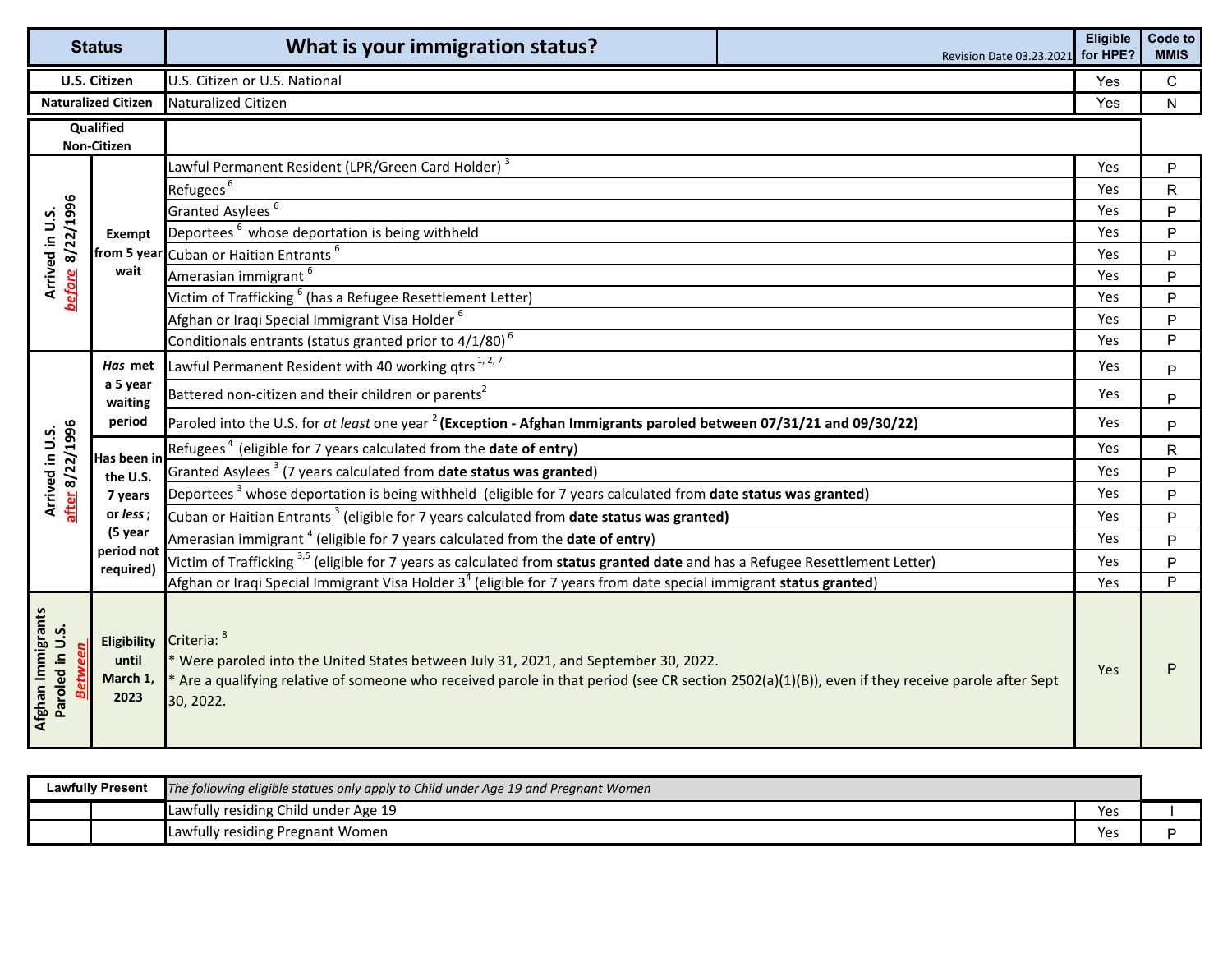## **Code to Code to Code to Code to Code to Mission Date 03.23.2021** for HPE? **MMIS**

*All qualified non-citizen persons (listed below), regardless of date of entry, even if they are subject to the 5 year waiting period, or have exceeded the 7 year limit for eligibility. In addition, a child under Age 19 and Pregnant Women shall be considered lawfully present if he or she is:*

| arrival<br>status<br>date<br><u>ဥ</u><br>৯ | required<br>No wait<br>period          | Femporary Resident Status                                                                                                                  | Yes        | P.     |
|--------------------------------------------|----------------------------------------|--------------------------------------------------------------------------------------------------------------------------------------------|------------|--------|
|                                            |                                        | <b>Temporary Protected Status</b>                                                                                                          | Yes        | P      |
|                                            |                                        | Person who is under the Convention Against Torture                                                                                         | Yes        | P      |
|                                            |                                        | Person granted withholding of removal under Convention Against Torture                                                                     | Yes.       | P      |
|                                            |                                        | Person is an individual with a pending application for asylum, or for withholding of removel under the Convention Against Torture and who: | Yes        | P      |
|                                            | required<br>period<br>wait<br><u>ဥ</u> | Has been granted employment authorization                                                                                                  | Yes        | P.     |
|                                            |                                        | Is a child under age 14 and has an application which has been pending for at least 180 days                                                | Yes        | P      |
| ဥ                                          |                                        | Child with a pending application for status as a Special Immigrant Juvenile                                                                | Yes        | P      |
| quire                                      |                                        | Visitor (exchange visitors or those visiting U.S. for business or pleasure)                                                                | Yes        | $\vee$ |
|                                            |                                        | Visa holders (e.g. student visa, worker visa, etc)                                                                                         | Yes.       | $\vee$ |
| ъ                                          |                                        | Approved visa petition with a pending application for adjustment of status                                                                 | <b>Yes</b> | P      |
|                                            |                                        | Paroled in the U.S. < 1 year. Exception is for a non-citizen paroled for persecution, deferred inspection or pending removal proceedings.  | Yes        | P      |
|                                            |                                        | Granted employment authorization                                                                                                           | Yes        | P      |
| O                                          |                                        | Granted employment authorization and is a pending applicant for a Temporary Protected Status                                               | Yes.       | P      |
| œ<br>arriv                                 |                                        | Family Unity beneficiary                                                                                                                   | <b>Yes</b> | P      |
| z                                          |                                        | Deferred Enforced Departure (DED)                                                                                                          | <b>Yes</b> | P      |
|                                            |                                        | Administrative Stay of Removal has been granted                                                                                            | Yes.       | P      |
|                                            |                                        | Person lawfully present in America Samoa under immigration laws of American Samoa                                                          | Yes        | P      |
|                                            |                                        | Deferred action status but not those listed as a Deferred Action Childhood Arrival (DACA)                                                  | <b>Yes</b> | P      |

| <b>Non-Citizens</b>                     |                                                                                                            |                                                                                                                            |     |   |
|-----------------------------------------|------------------------------------------------------------------------------------------------------------|----------------------------------------------------------------------------------------------------------------------------|-----|---|
| ര<br>70<br>۰<br>SS<br>œ<br>60<br>듷<br>Ō | eligible<br>0<br>ъ<br>c<br>ise<br>ω<br>ο<br>ဗူ<br>other<br>⊭<br>ъ<br>.<br>Sire<br>ក<br>c<br>$\overline{g}$ | LPR Active Duty Military or Qualified Non-Citizens Veteran                                                                 | Yes | P |
|                                         |                                                                                                            | Dependent (unmarried) child of LPR Active Duty Military or a Qualified Non-Citizens Veteran                                | Yes | P |
|                                         |                                                                                                            | Spouse of LPR Active Duty Military or a Qualified Non-Citizens Veteran                                                     | Yes | Þ |
|                                         |                                                                                                            | Surviving spouse of a deceased LPR Active Duty Military or a Qualified Non-Citizens Veteran and who is not remarried and : |     |   |
|                                         |                                                                                                            | Was married for at least one year -or-                                                                                     | Yes | Þ |
|                                         |                                                                                                            | Was married (for any period of time) and a child was born prior to or out of that marriage<br>$-0r-$                       | Yes | P |
|                                         |                                                                                                            | Was married prior to a 15 year period of time following the spouse's military service when injury or disease occurred.     | Yes | P |
|                                         |                                                                                                            | American Indian born in Canada (ref. 8 U.S.C. 1359)                                                                        | Yes | P |
|                                         |                                                                                                            | Member of a federally recognized Indian tribe including Alaska Native (ref. 25 USC 450B(e)                                 | Yes | P |
|                                         |                                                                                                            | Non-Citizen receiving Social Security Income (SSI)                                                                         | Yes | Þ |

Non-Documented / Undocumented persons and the set of the set of the set of the set of the set of the set of the set of the set of the set of the set of the set of the set of the set of the set of the set of the set of the **Non Citizen**